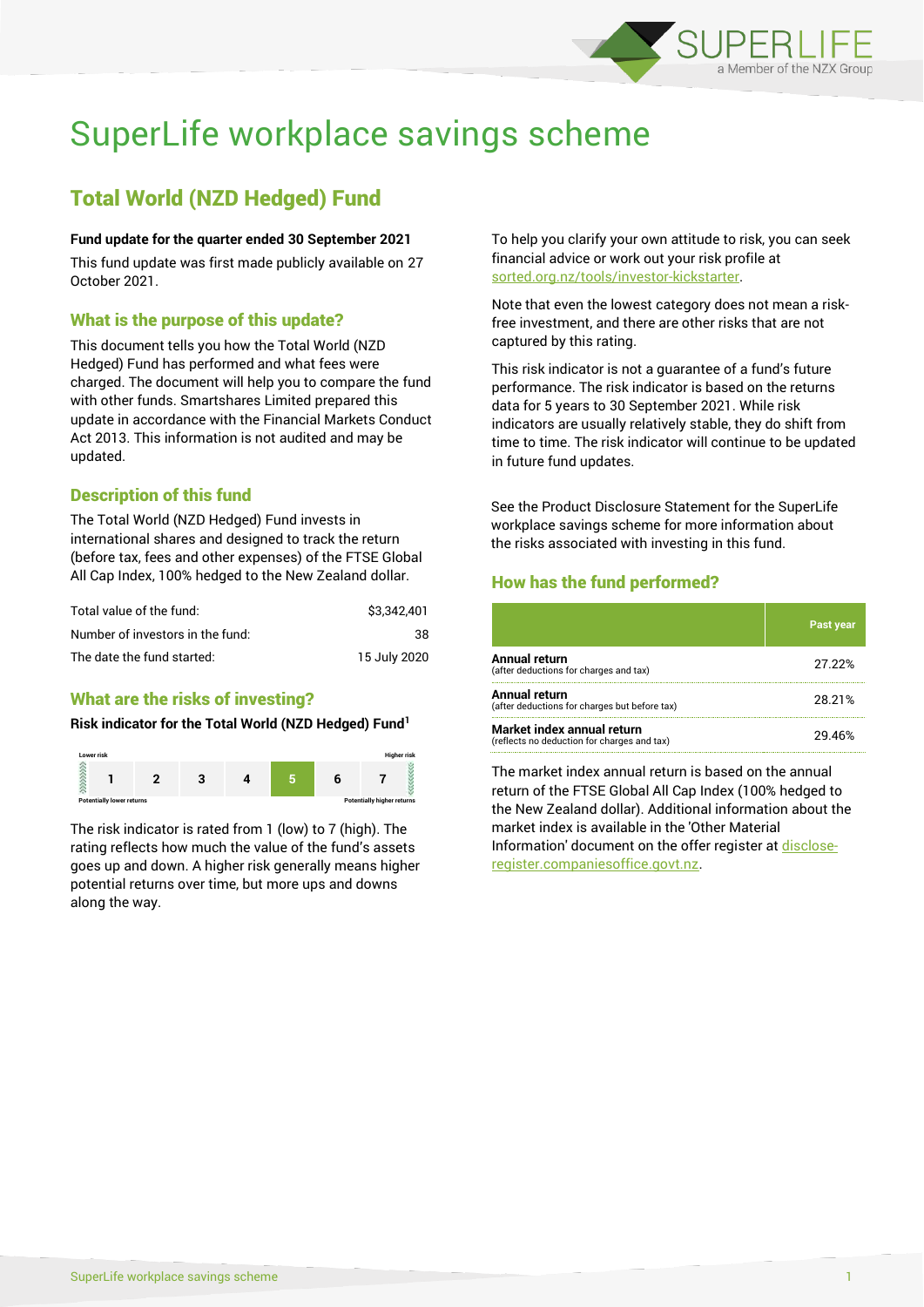

# What fees are investors charged?

Investors in the Total World (NZD Hedged) Fund are charged fund charges. In the year to 31 March 2021 these were:

|                                                       | % per annum of fund's<br>net asset value |  |
|-------------------------------------------------------|------------------------------------------|--|
| <b>Total fund charges</b>                             | 0.48%                                    |  |
| Which are made up of:                                 |                                          |  |
| <b>Total management and administration</b><br>charges | 0.48%                                    |  |
| Including:                                            |                                          |  |
| Manager's basic fee                                   | 0.47%                                    |  |
| Other management and<br>administration charges        | 0.01%                                    |  |
| Other charges                                         | Dollar amount per investor               |  |
| <b>Administration fee</b>                             | \$12 per annum                           |  |

Investors may also be charged individual action fees for specific actions or decisions (for example, for transferring money to a KiwiSaver scheme other than the SuperLife KiwiSaver scheme). See the Product Disclosure Statement for the SuperLife workplace savings scheme for more information about those fees.

The fees set out above include GST where applicable.

Small differences in fees and charges can have a big impact on your investment over the long term.

# Example of how this applies to an investor

Jess had \$10,000 in the fund at the start of the year and did not make any further contributions. At the end of the year, Jess received a return after fund charges were deducted of \$2,722 (that is 27.22% of her initial \$10,000). Jess paid other charges of \$12. This gives Jess a total return after tax of \$2,710 for the year.

#### What does the fund invest in?

#### **Actual investment mix**

This shows the types of assets that the fund invests in.



#### **Target investment mix**

This shows the mix of assets that the fund generally intends to invest in.

| <b>Asset Category</b>        | <b>Target asset mix</b> |
|------------------------------|-------------------------|
| Cash and cash equivalents    |                         |
| New Zealand fixed interest   |                         |
| International fixed interest |                         |
| Australasian equities        |                         |
| International equities       | 100.00%                 |
| Listed property              |                         |
| Unlisted property            |                         |
| Commodities                  |                         |
| Other                        |                         |